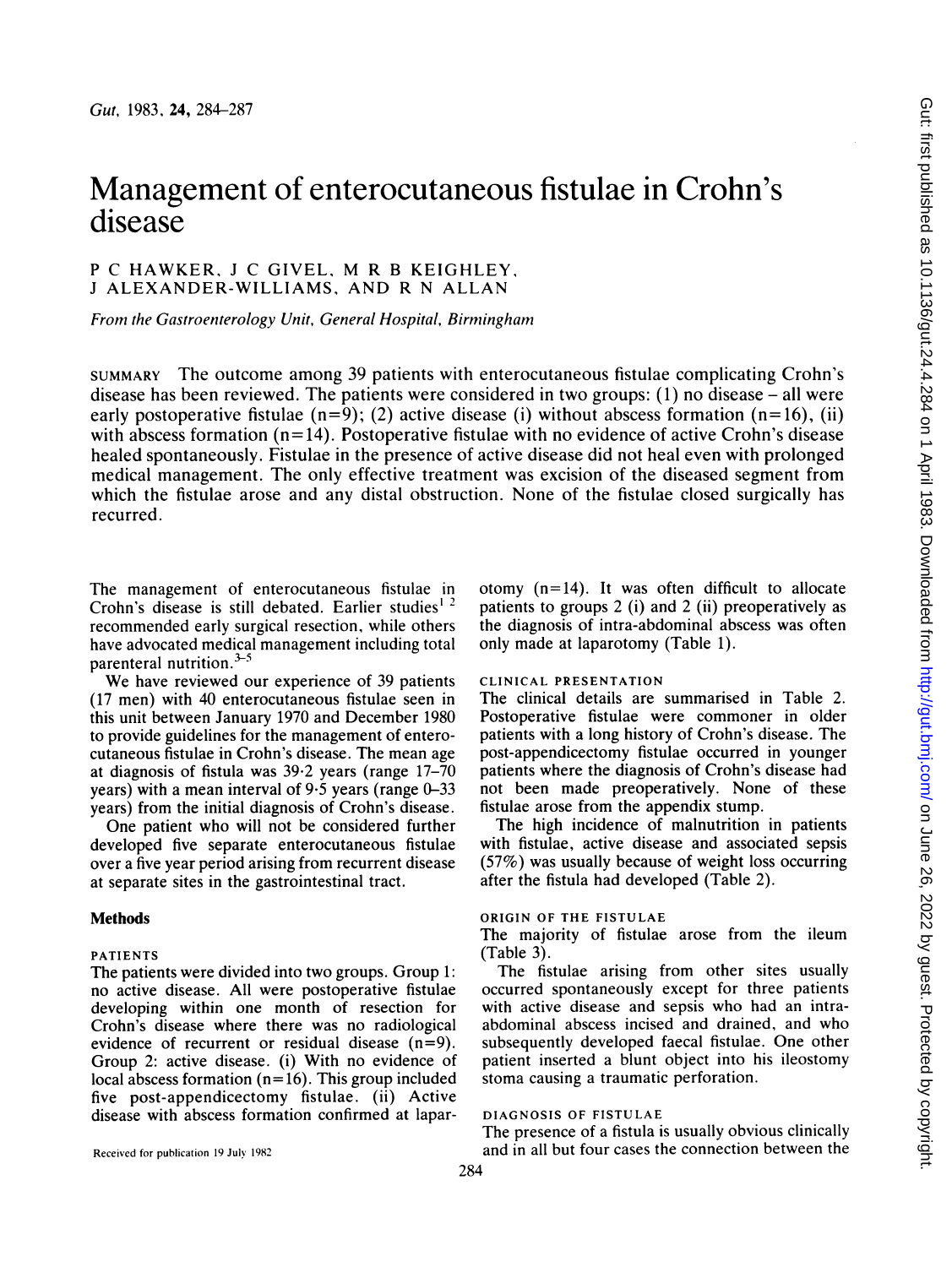| Group | Type of fistula                                              | <b>Patients</b><br>(no.) | <b>Fistulae</b><br>(no.) | Age at diagnosis<br>of fistula<br>$(yr)$ (range) | Duration of<br>Crohn's disease<br>$(yr)$ (range) |
|-------|--------------------------------------------------------------|--------------------------|--------------------------|--------------------------------------------------|--------------------------------------------------|
|       | No active disease (postoperative fistulae)<br>Active disease | $9(9$ women)             | ۹                        | $50(39-70)$                                      | $15(0-33)$                                       |
|       | (i) Without abscess                                          | $16(10$ men)             | 16                       | $34.5(17-55)$                                    | $6.2(0-21)$                                      |
|       | (ii) With abscess                                            | 14 (7 men)               | 15                       | $32.5(23-65)$                                    | $10.6(2/12-24)$                                  |

Table <sup>1</sup> Details of patients

gut lumen and skin was readily confirmed radiologically. A fistulogram can define the complexity of the fistula track and its connection with the gut lumen but the extent and severity of the underlying Crohn's disease is better shown by barium contrast studies.

Although the barium contrast studies often showed the site of origin of the fistula this could be identified more consistently and accurately by a fistulogram (Table 4).

## RESULTS OF MANAGEMENT

<sup>1</sup> No active disease Of the nine postoperative patients in this group, seven were treated expectantly with parenteral fluid and electrolyte replacement and antibiotics as indicated. One patient had total parenteral nutrition for two weeks, and two patients enteral feeding for one month. All had skin care by specially trained staff. Six healed within six weeks, and remained healed (mean follow-up  $4.4$  years, range  $1.5-7.5$  years). The seventh patient was treated by (possibly premature) operative closure after one month. Two patients were treated surgically; one patient with an enterocutaneous and enterovaginal fistula had an early elective resection and the other with disseminated malignant myeloma had a proximal ileostomy to facilitate terminal care (Table 5).

2 Enterocutaneous fistulae and active disease: medical management Twenty patients were treated with persistent conservative management (usually before referral) for a mean period of 19.8 months (range three weeks to nine years). Only one patient was treated for less than six weeks.

Medical management before referral included maintenance of fluid and electrolyte balance, replacement of blood loss, intensive nursing support with particular attention to peristomal skin care and often the use of corticosteroids or salazopyrin and in three patients azathioprine for at least two months. Five referred patients received parenteral nutrition for a minimum of six weeks, and a further three patients received a minimum of six weeks nasogastric tube feeding using elemental diets. Only one of these 20 fistulae closed.

## CONSERVATIVE SURGERY

Eight fistulae (seven patients) were treated by conservative surgical means, in six cases by drainage of associated intra-abdominal sepsis and in two by diverting ileostomy, including one patient to facilitate terminal care (see above). One fistula, a colocutaneous fistula, closed after diverting ileostomy.

|                |                                       |        | Symptoms          |           |                |           |           |                              | <i><b>Investigations</b></i> |                                 |                   |
|----------------|---------------------------------------|--------|-------------------|-----------|----------------|-----------|-----------|------------------------------|------------------------------|---------------------------------|-------------------|
| Group          |                                       |        | Discharge Malaise |           | Pain           | Fever     |           | Mal-<br>Diarrhoea nutrition* | Albumin<br>$<$ 30 g/l        | Oroso-<br>mucoids<br>$>1.2$ g/l | <b>ESR</b><br>>25 |
|                | No active disease                     | N<br>% | 9<br>(100)        | (11)      | 2<br>(22)      | 0         | 0         | 3<br>(33)                    | 0                            | (55)                            | (55)              |
| $\overline{2}$ | Active disease<br>(i) Without abscess | N<br>% | 16<br>(100)       | 8<br>(50) | (31)           | (31)      | 2<br>(12) | (6)                          | (43)                         | 11<br>(64)                      | 10<br>(53)        |
|                | (ii) With abscess                     | N<br>% | 14<br>(100)       | 9<br>(64) | 10<br>$(71-4)$ | ⇁<br>(50) | (50)      | 8<br>(57)                    | 9<br>(64)                    | 12<br>(85.7)                    | 8<br>(57)         |

Table 2 Clinical presentation

\* Malnutrition in this study defined as weight loss of >10% of normal body weight.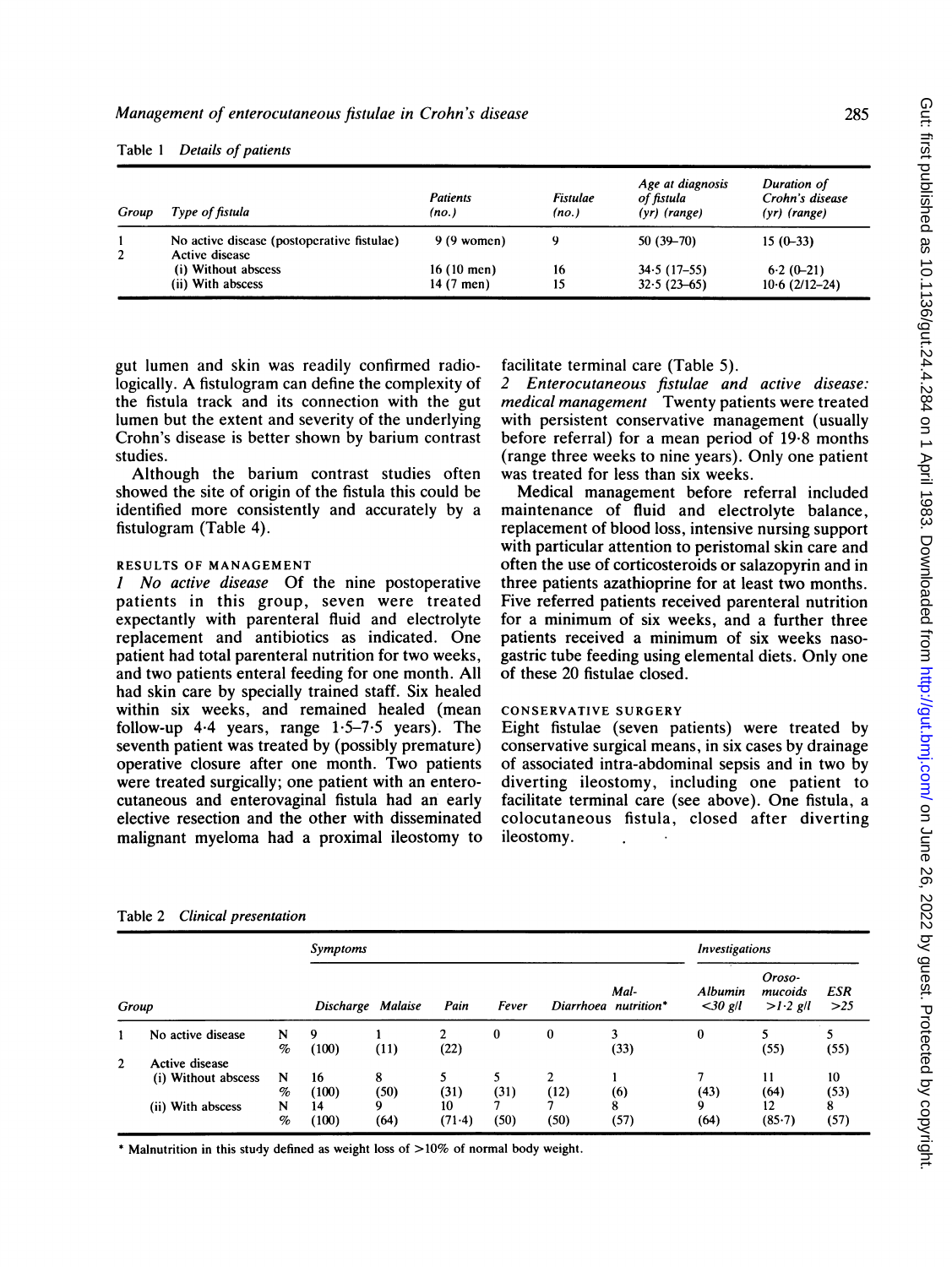| Table 3 |  | Origina of fistula |
|---------|--|--------------------|
|---------|--|--------------------|

| Group          |                                     | Duodenum Jejunum | Ileum | Colon | lleo-ileal<br>anastomosis | lleo-colonic<br>anastomosis | Ileal-rectal<br>anastomosis |
|----------------|-------------------------------------|------------------|-------|-------|---------------------------|-----------------------------|-----------------------------|
| $\overline{2}$ | No active disease<br>Active disease |                  |       |       |                           |                             |                             |
|                | (i) Without abseess                 |                  |       |       |                           |                             |                             |
|                | (ii) With abscess                   |                  |       |       |                           |                             |                             |
| Total          |                                     |                  | 20    |       |                           |                             |                             |

## SURGICAL EXCISION

Resection of the diseased bowel at the origin of the fistula together with any distal obstruction was undertaken after the failure of medical treatment in 19 patients and as the treatment of choice in 10 patients, and was successful in all but one (Table 6). The mean duration of stay after resection was 18.9 days (range seven to 70 days). No fistula has recurred after resection. The mean interval since resection is 4-6 years (range nine months to 10 years).

There was one fistula related death in a 24 year old man with a self-induced traumatic ileal fistula which had been oversewn. When referred there were recurrent fistulae with extensive abdominal sepsis and severe metabolic problems. He died of a pulmonary embolus after further surgical treatment.

## **Discussion**

The principles of management of enterocutaneous fistulae in conditions other than Crohn's disease are well described. $6-16$  These include the treatment of sepsis, nutritional and metabolic support, skin care, and surgical intervention to relieve distal obstruction.

The optimal management of fistulae in patients with Crohn's disease is debated. Individual series of patients with Crohn's disease usually include few patients with enterocutaneous fistulae, $117$  while series describing enterocutaneous fistulae only include a few patients with Crohn's disease.<sup>11</sup> Early operation with resection of the diseased bowel and any distal obstruction has been advocated<sup>12</sup>

though an aggressive surgical policy of resection in Crohn's disease could cause a short bowel syndrome.<sup>18</sup> Claims have been made that parenteral nutrition and 'bowel rest' can induce spontaneous closure in up to 50% of enterocutaneous fistulae<sup>35</sup> but the validity of these claims has been challenged. $12$   $19$   $20$ 

Because our analysis includes many referred patients we have been able to review the results of varied approaches to management. The presence of fistula is usually obvious clinically but can be readily confirmed with a fistulogram.

Postoperative fistulae (mainly anasomotic leaks) where there is no radiological evidence of recurrent or residual Crohn's disease or distal obstruction must be distinguished from fistulae associated with radiological evidence of recurrent or residual disease.

Postoperative fistulae will usually heal spontaneously with conservative measures alone. The inclusion of such patients in any study of 'specific' treatment could clearly produce apparently favourable but misleading results.

Attempts to close enterocutaneous fistulae secondary to residual or recurrent Crohn's disease which may be associated with local sepsis with specific medical treatment (salazopyrin, corticosteroids and azathioprine) or total parenteral nutrition in this series have been unsuccessful. These attempts have been associated with long delays before curative surgical resection has been undertaken.

Our results suggest that patients with enterocutaneous fistulae and active Crohn's disease can be

Table 4 Radiological identification of enterocutaneous fistulae

|                                            | Number of<br>examinations | Fistula<br>identified | Suggestive of<br>fistula formation | Not shown |
|--------------------------------------------|---------------------------|-----------------------|------------------------------------|-----------|
| Fistulogram<br>Barium contrast examination | 26<br>46                  | 24<br>30              | 10                                 |           |